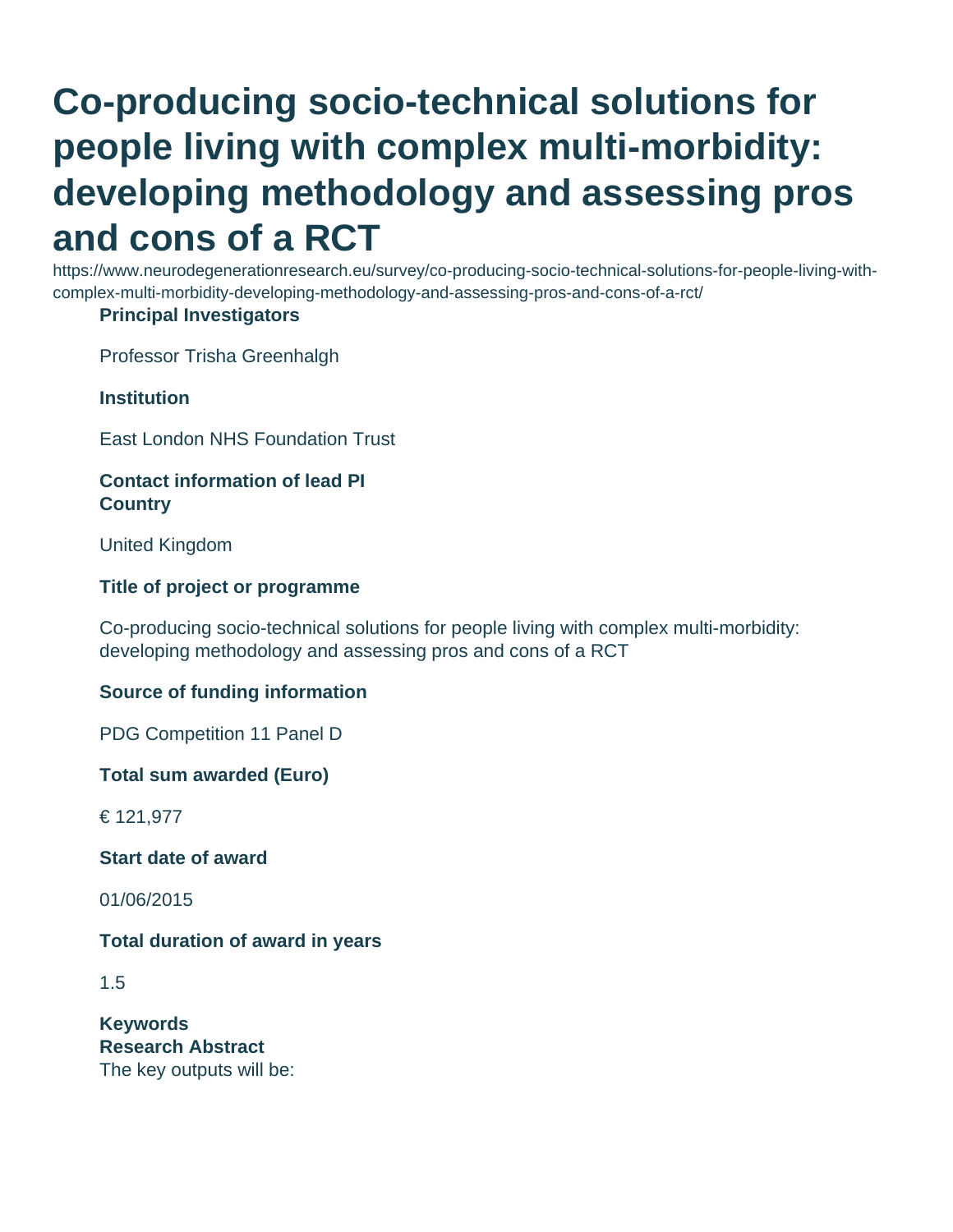- 1. Preliminary field work in Site 1
- 2. Establish absorptive capacity for co-production at research sites
- 3. Develop training programme and curriculum
- 4. Pilot co-production in practice
- 5. Optimise the logistics for the project

Further develop research network

Establish second case site. Output 1: Preliminary field work in Site 1. We will conduct ethnographic fieldwork with 5 cases, and the ethnographic study of a call centre to gain a better understanding of the types of conditions and problems that people with complex multi-morbidity, and their carers, face day-to-day and the challenges in providing ALTs to support them. This research will be based in Newham, and participants will be recruited via the community care teams at East London NHS Foundation Trust (ELFT). ELFT provides services for older people with memory and mental health issues which are focused on supporting individuals to stay independent in their own home. The services are provided through the Community Mental Health Team for Older People, Community Dementia Care Team, Diagnostic Memory Clinic, Intermediate Care for Older People and a range of In-Patient mental health services.Sample strategy.The research will include five older people (index case) and their carers, with different levels of severity in cognitive impairment (including sub-clinical memory loss, mild cognitive impairment and mild, moderate and severe dementia) and a physical or chronic illness. Participants will be purposefully selected to present different health conditions, family settings and ethnic and social backgrounds. As in our previously successful ATHENE study, we will pay meticulous attention to the ethics of informed consent and assent, and follow published guidance for working with people with reduced capacity in this regard. The cases will include people with mild dementia who will give consent or assent directly, as well as those with more severe dementia for whom proxy consent will be sought from the primary carer following standard COREC guidance, according to a protocol previously approved by Harrow Research Ethics Committee for the ATHENE study.

# **Design**

Qualitative data will be collected longitudinally for each case using ethnographic methods (including semi-structured and narrative interviews, observations, 'home tours' and cultural probes). Each participant will be visited on up to six occasions over a 6 month period.

During the first home visit, the purpose of the project will be explained to participants and they will be asked to consider taking part. During the second home visit, semi-structured and narrative interviews will be conducted, used adaptively between participants and carer(s) depending on the index individual's capacity and preferences, and focusing on routines, health, social support networks, technology and problems they experience. At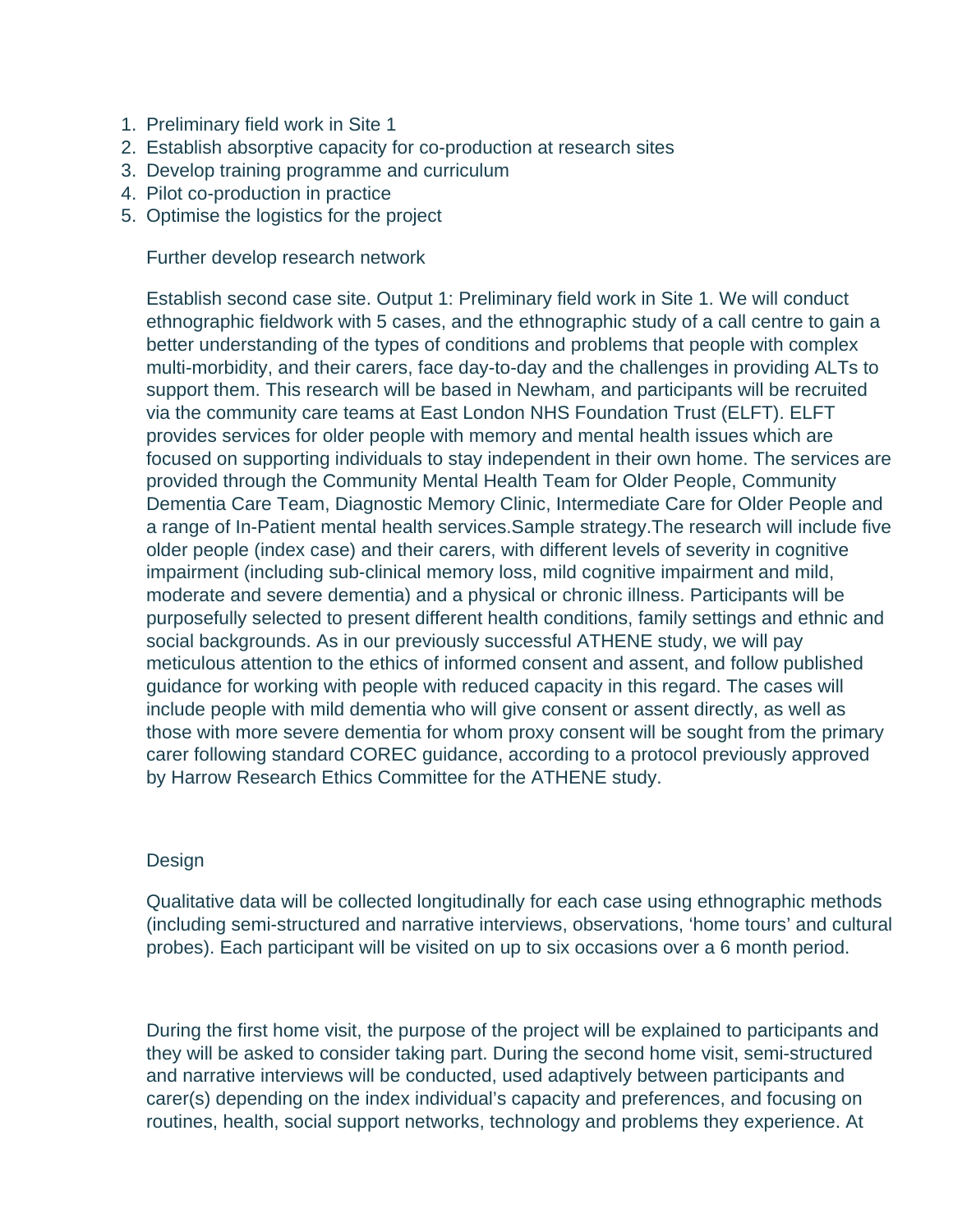the end of the interview, participants will be provided with cultural probe tools. On the third visit (approximately one week later) the cultural probe materials will be reviewed as part of a longer interview (e.g. we will look at any photographs with the participants and invite them to tell us why they took the pictures). Following the interview, a 'home tour' will be conducted, in which the participants show the researcher different areas of their home to prompt further discussion about what they do and problems they face.

Up to three subsequent home visits will take place over a 6 month period (which will be agreed between the volunteer participants and researcher). We will pilot the use of cultural probe materials to capture ethnographic data between these visits.

#### Analysis

Interviews and field notes will be analysed qualitatively and reported in the form of a case study to identify interactions between physical, psychological and social needs, and the roles of social and technological supports oriented to how the wider socio-technical environment helps or hinders the participant from achieving what matters to them. The case studies will also document the use of ethnographic methods, and any adaptations that need to be made to the design and methodology.

#### **Output 2-3 Capacity building**

There are powerful arguments for shifting from a top-down 'cathedral' model (in which expensive pieces of kit are produced by manufacturers and then installed in people's homes with little or no customisation) to a 'bazaar' model (in which a broad menu of affordable and interoperable components are available to be combined creatively to produce customised, personalised solutions that can be adapted to a person's changing needs).

The development work will explore the absorptive capacity of the partner organisations to embrace new ways of working and the motivation among the care teams to engage in this activity, establish what training is required for different staff groups, and develop a curriculum and resources for them to implement the co-production methodology.

Data will be collected through interviews and focus groups with the care teams at the research sites as well as ethnography, and analysis of documents (such as the organisation's strategic plan, job descriptions, business plans and project initiation documents for previous ALT development projects, and correspondence). The interviews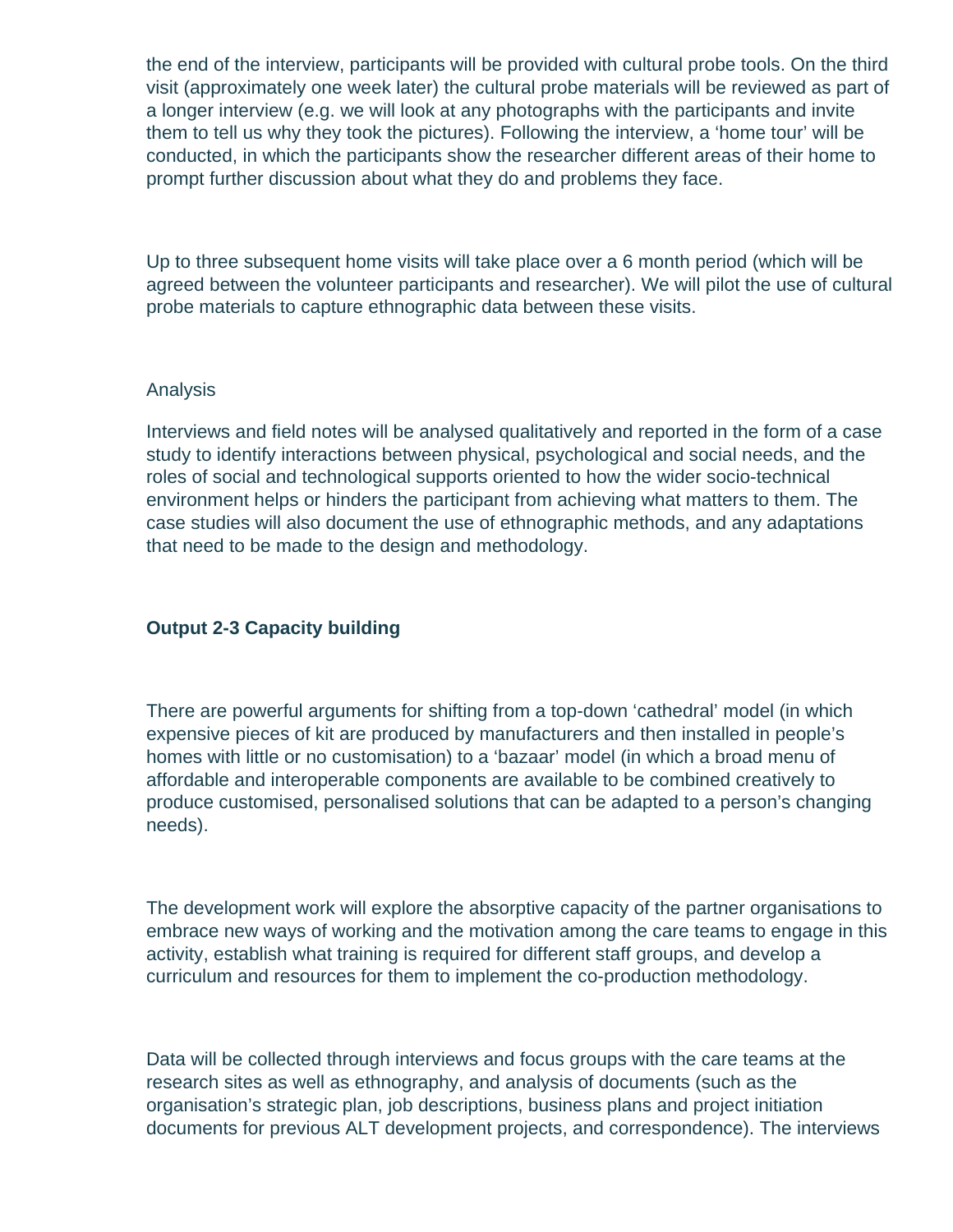and focus groups will focus on issues such as their views on how ALTs could be better customised to user needs, the skills and knowledge required to adopt the co-production methodology and the organisation and technical sub-systems that would need to be adapted to embed the co-production approach within the existing work practices.

Through discussions with service teams, we will gain a better understanding of how to implement the changes and who to involve in this process (e.g. team managers, service commissioners, IT departments). The analysis will draw closely on Greenhalgh et al.'s (2004) model for diffusion of innovations in service organisations. The development work will focus on the input from, and coordination between, different people and organisations to introduce and adapt the ALT services at the case sites.

# **Output 4-5 Pilot co-production in practice**

Co-production refers to sustained collaboration between users and stakeholders to develop, adapt and improve technological innovations and services in use. The pilot will provide proof-of-concept for the co-production methodology and feasibility to implement this approach in practice. The researchers will work alongside the service staff to coproduce ALT solutions with each case (and their carers) alongside the service microsystems in which they are embedded.

# Sample

Up to 5 cases will take part in the co-production pilot. The ELFT care team will identify the case on the basis that they [a] present an assisted living need that could potentially be supported through an ALT solution, [b] able and willing to take part in the co-production process, and [c] have no over-riding practical or ethical barriers to their involvement. As we have described above, we will follow published guidance for working with people with reduced capacity in this regard, and follow standard COREC guidance.

# Design

We will work with each case for up to 8 months. The co-production methodology will be adaptive to the individual case, but broadly consist of three steps:

# Step.1: Grounding requirements through ethnography

Each case participant will be visited at home on 3 separate occasions to build a rich picture of their lives and care needs and how the ALT could support them. The visit will be carried out by one service staff member and one academic researcher. Ethnographic techniques (developed as part of the successful ATHENE project) will be used to draw preliminary conclusions about how the technology and service should be designed to fit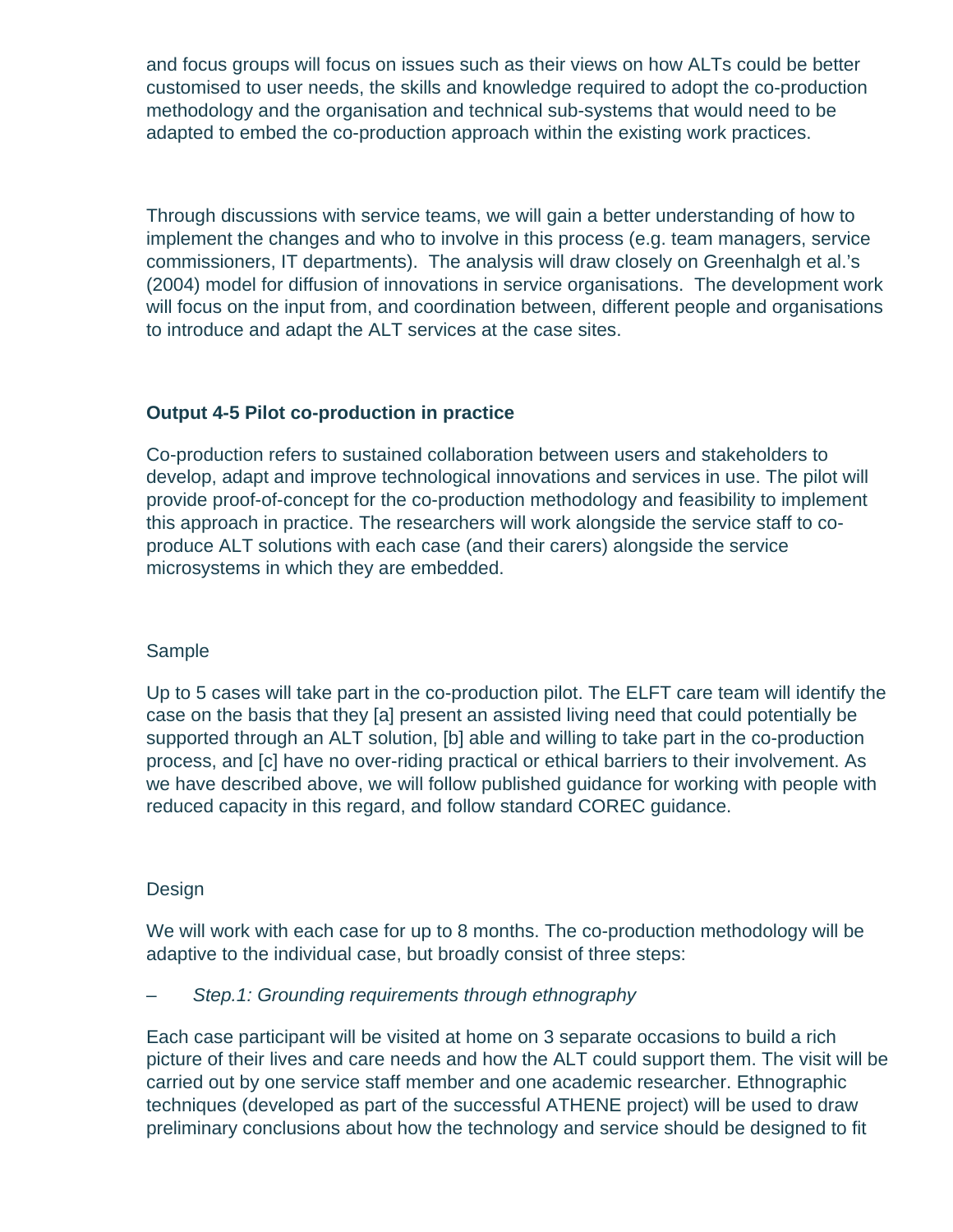within their homes, routines, lifestyles and care networks.

# – Step 2: Co-design with participants, service providers and technology suppliers

The ethnographic case narratives will be taken forward to communicate the needs of the case participant to the service providers and technology suppliers. Participatory design methods will be used to engage the case participants, service providers and technology suppliers in the development of ALT solutions. Where possible, this will involve direct collaboration across the user and stakeholder groups (e.g. co-design workshops).

# Step 3: Implement, adapt and evaluate the technology and service

The ALT will be provided to the case participant, with ongoing support and review to monitor how the ALT and service should be adapted to better fit within their lives, and in response to changing needs or requirements.

# Analysis

Ethnographic data will be analysed narratively and reported in the form of a case study, which will document the use of the co-production methodology. Ethnographic and interview data will be collected to explore facilitators and barriers to the adoption of the coproduction methodology, and adaptations to service microsystems to accommodate and support the personalisation and adaptation to ALT solutions over time. These pilots will provide a better understanding of the feasibility implementing and evaluating coproduction in practice.

# **Output 6-7: Establish second research site and further development of research network**

The programme will include a comparative case study analysis. The first research site has been identified (ELFT). The second research site, hopefully in Oxford where Prof Greenhalgh is now based, will be established through the development work. We plan to compare the research findings from two diverse settings, and so will meet with a range of care teams to gain insight into the ALT services and organisational structure. It is important that the research sites present diverse organisational characteristics (e.g. services available, integration and interactions with other services, care pathway) so that we can draw conclusions about the wider applicability of the co-production model

During the development phase, we will further develop links with multidisciplinary research groups in the field and relevant lay and service representatives through regular meetings, e-mail, Skype and telephone contact. This will include building on existing UK programmes that are currently ongoing. In particular, we will maintain discussion with the NIHR funded ATTILA RCT trial team to identify emerging questions on ALT service development that could be answered through this programme. We will also build the partnerships required to support the development and implementation of a 'collaboration